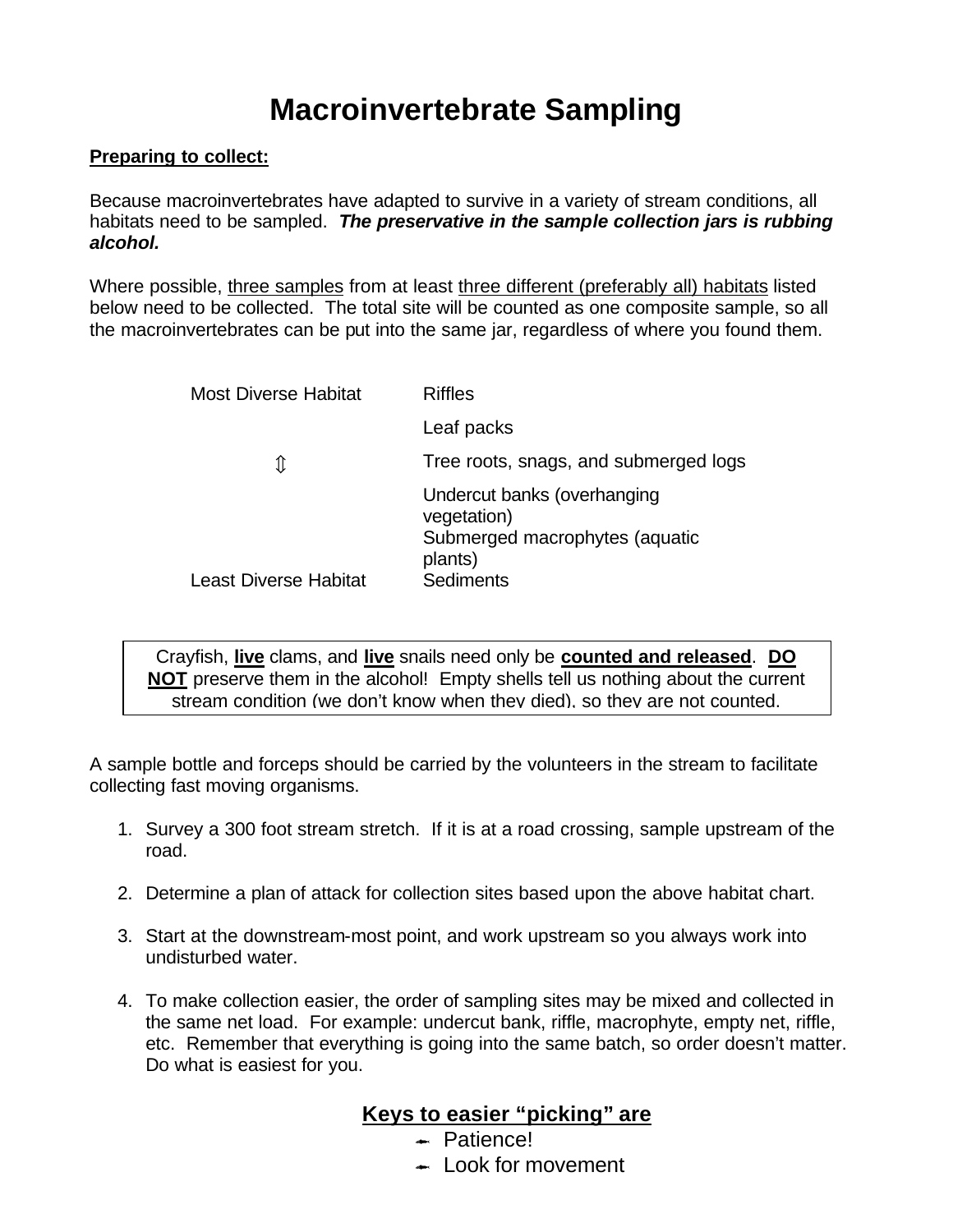# **Riffles**

- 1. Select the fastest and slowest moving areas of the riffle. Organisms collected from both these sites will constitute one riffle sample.
- 2. Begin at the downstream end of the reach to be sampled and work upstream. This keeps the working area undisturbed.
- 3. With the net opening facing upstream, place the bottom of the net flush on the stream bottom immediately downstream from the riffle. Position the handle perpendicular to the stream flow.
- 4. While the first volunteer ("netter") holds the net, the second ("collector") picks up large rocks (2 inch or greater diameter) within a 1 foot by 1 foot area directly in front of the net opening and gently rubs them in the net opening to remove any clinging organisms. Be sure to hold the rock under water in front of the net.
- 5. Gently place the cleaned rocks outside the sampling area.
- 6. When all the stones (or as many as possible) are removed from the sample area, the "collector" stands approximately one foot upstream of the net opening and kicks the stream bed vigorously to dislodge any remaining organisms into the net.
- 7. Kick down approximately two inches (approximately one to two minutes) while moving toward the net.
- 8. When done kicking, the "netter" sweeps the net in an upward fashion to collect the organisms.

**Note:** If the net is relatively empty after sampling at the first station, steps 9 - 12 may be skipped and the net emptied (according to steps 9 - 12) only as necessary.

- 9. Carry the net to the shoreline.
- 10.While the "collector" holds the sampling pan, the "netter" empties the net's contents into the tray.
- 11.Using the squirt bottle filled with stream water, rinse the inside of the net into the tray to collect all the organisms.
- 12.Remove any clinging organisms and place them directly into a sampling jar.
- 13.Collect a total of three riffle samples by repeating steps 1 12.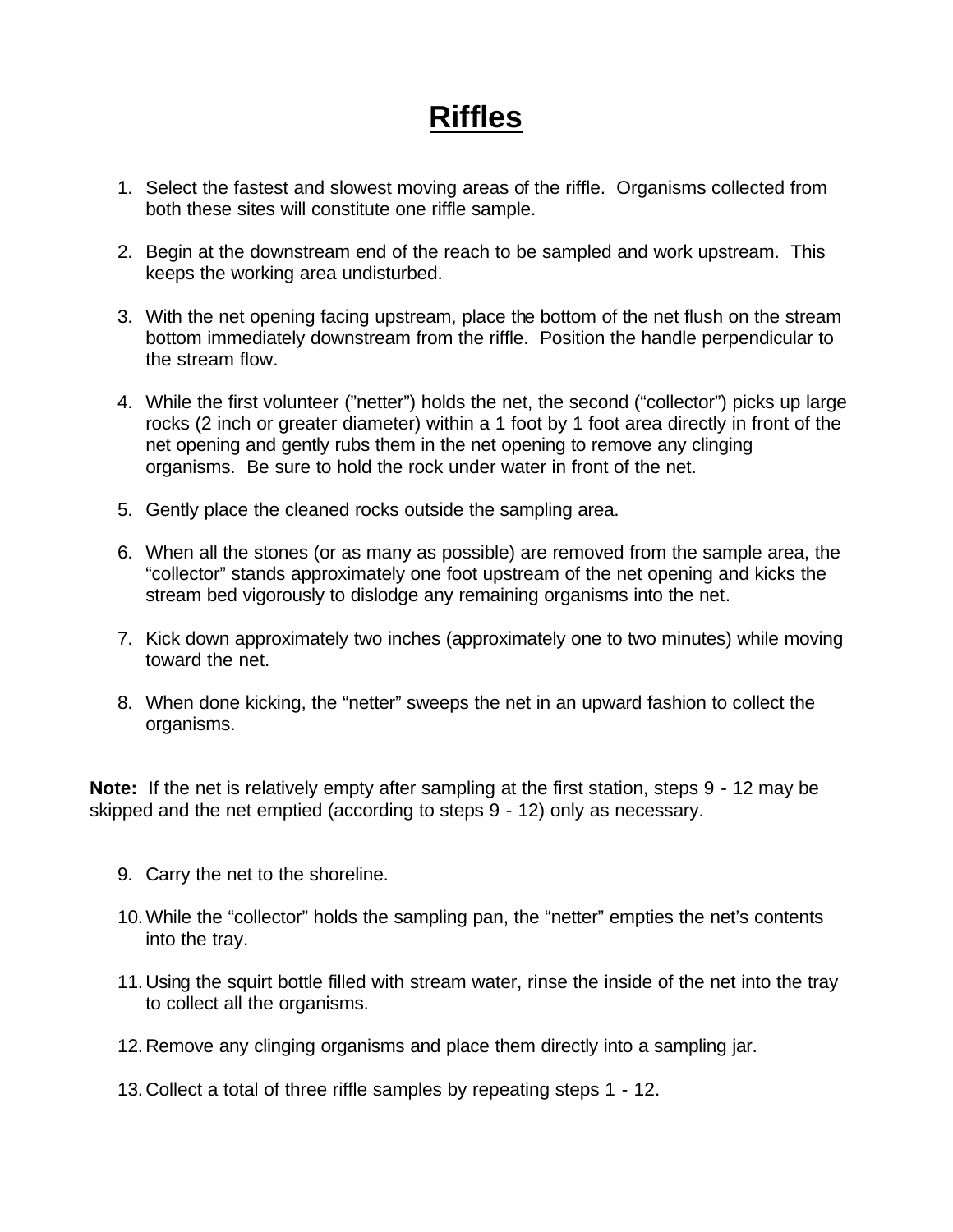## **Leaf Pack**

- 1. Look for leaves that are about four to six months old. These old leaf packs are dark brown and slightly decomposed. Only a handful of leaves is necessary.
- 2. Begin at the downstream end of the reach to be sampled and work upstream. This keeps the working area undisturbed.
- 3. With the net opening facing upstream, place the bottom of the net flush on the stream bottom immediately downstream from the leaf pack. Position the handle perpendicular to the stream flow.
- 4. Gently shake the leaf pack in the water to release some of the organisms, then quickly scoop up the net, capturing both organisms and the leaf pack in the net.

**Note:** If the net is relatively empty after sampling at the first station, steps 5 - 8 may be skipped and the net emptied (according to steps 5 - 8) only as necessary.

- 5. Carry the net to the shoreline.
- 6. While the "collector" holds the sampling pan, the "netter" empties the net's contents into the tray.
- 7. Using the squirt bottle filled with stream water, rinse the inside of the net into the tray to collect all the organisms.
- 8. Remove any clinging organisms and place them directly into a sampling jar.
- 9. Collect a total of three leaf pack samples by repeating steps 1 8.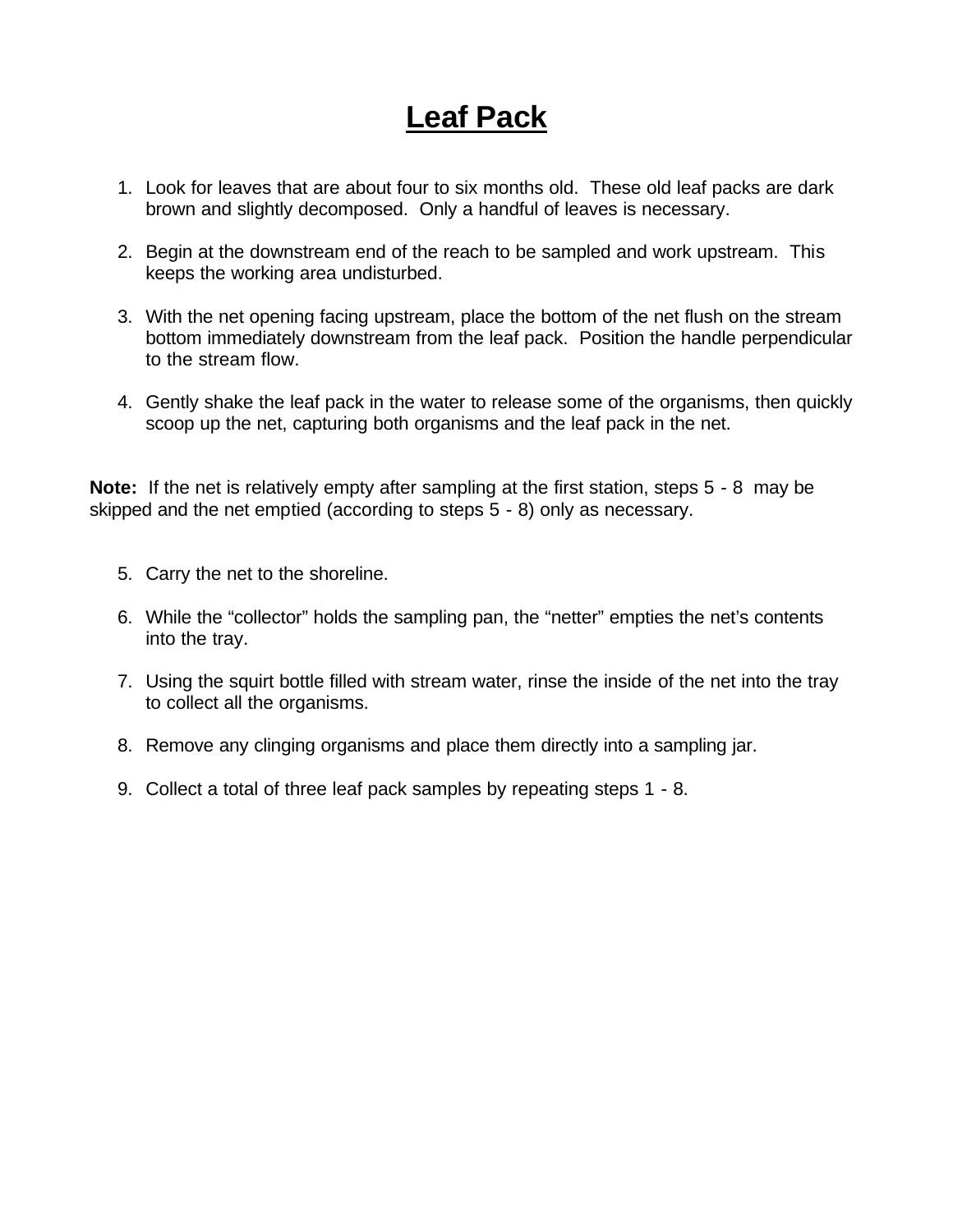# **Tree Roots, Snags, and Submerged Logs**

Snags are accumulations of debris caught or "snagged" by logs or boulders lodged in the stream current. Caddisflies, stoneflies, riffle beetles, and midges commonly inhabit these areas.

- 1. Select an area on the tree roots, snag, or submerged logs which is approximately 3 feet by 3 feet in size.
- 2. Begin at the downstream end of the reach to be sampled and work upstream. This keeps the working area undisturbed.
- 3. Scrape the surface of the tree roots, logs, or other debris with the net while on the downstream side of the snag. You can also disturb such surfaces by scraping them with your foot or large stick, or by pulling off some of the bark to get at the organisms hiding underneath. In all cases, be sure that the net is positioned downstream from the snag, so that dislodged material floats into the net.
- 4. You may remove a log from the water to better sample from it, but be sure to replace it when you are done.

**Note:** If the net is relatively empty after sampling at the first station, steps 5 - 8 may be skipped and the net emptied (according to steps 5 - 8) only as necessary.

- 5. Carry the net to the shoreline.
- 6. While the "collector" holds the sampling pan, the "netter" empties the net's contents into the tray.
- 7. Using the squirt bottle filled with stream water, rinse the inside of the net into the tray to collect all the organisms.
- 8. Remove any clinging organisms and place them directly into a sampling jar.
- 9. Collect a total of three tree root samples by repeating steps 1 8.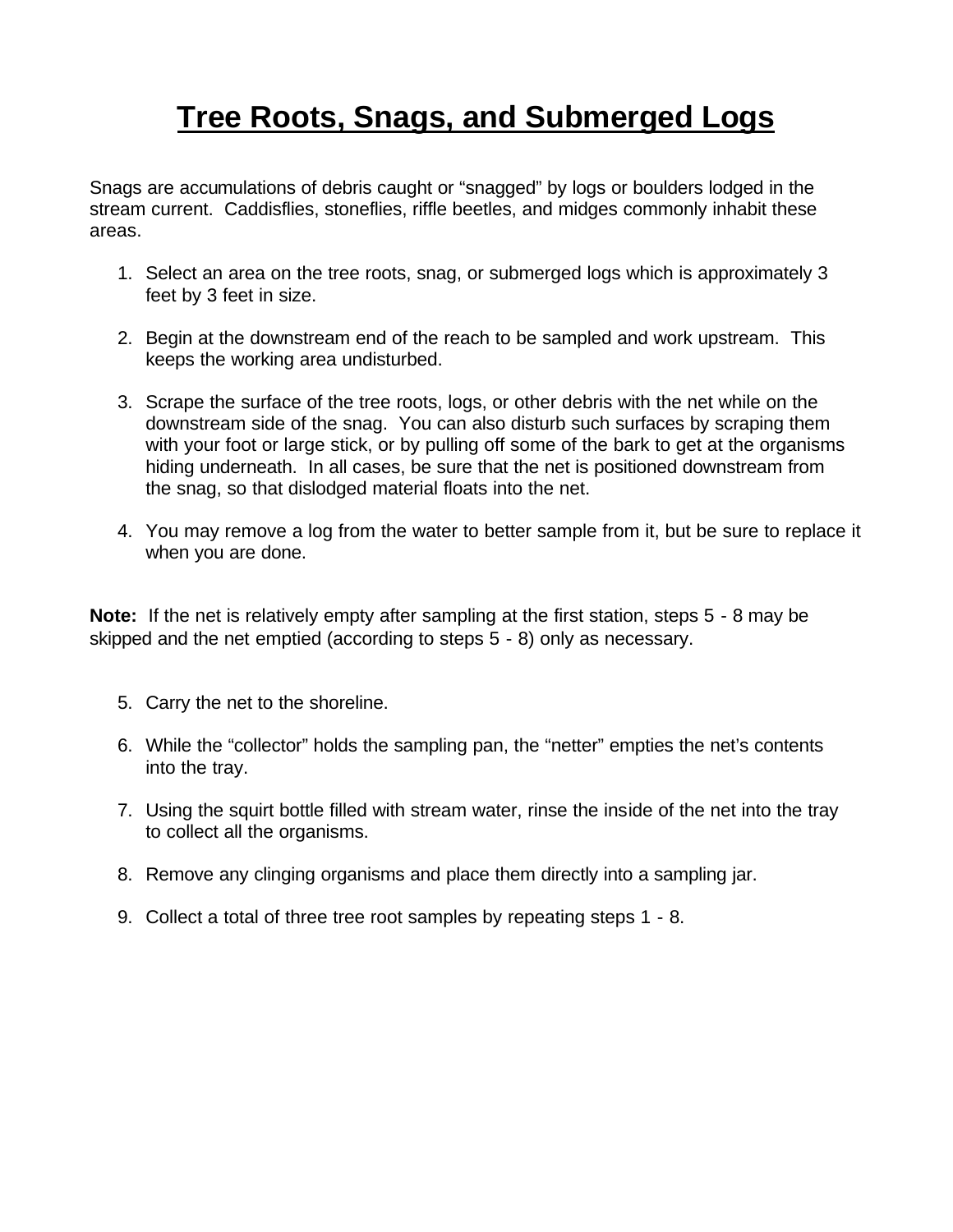# **Undercut Bank and Overhanging Vegetation**

Undercut banks are areas where moving water has cut out vertical or nearly vertical banks, just below the surface of the water. In such areas you will find overhanging vegetation and submerged root mats that harbor dragonflies, damselflies, and crayfish. Note: Do not collect crayfish in sample jars, simply note their presence and number.

- 1. Place the net below the surface under the overhanging vegetation.
- 2. Move the net in a bottom up motion, jabbing at the bank five times in a row to loosen organisms.

**Note:** If the net is relatively empty after sampling at the first station, steps 3 - 6 may be skipped and the net emptied (according to steps 3 - 6) only as necessary.

- 3. Carry the net to the shoreline.
- 4. While the "collector" holds the sampling pan, the "netter" empties the net's contents into the tray.
- 5. Using the squirt bottle filled with stream water, rinse the inside of the net into the tray to collect all the organisms.
- 6. Remove any clinging organisms and place them directly into a sampling jar.
- 7. Collect a total of three undercut bank samples by repeating steps 1 6.